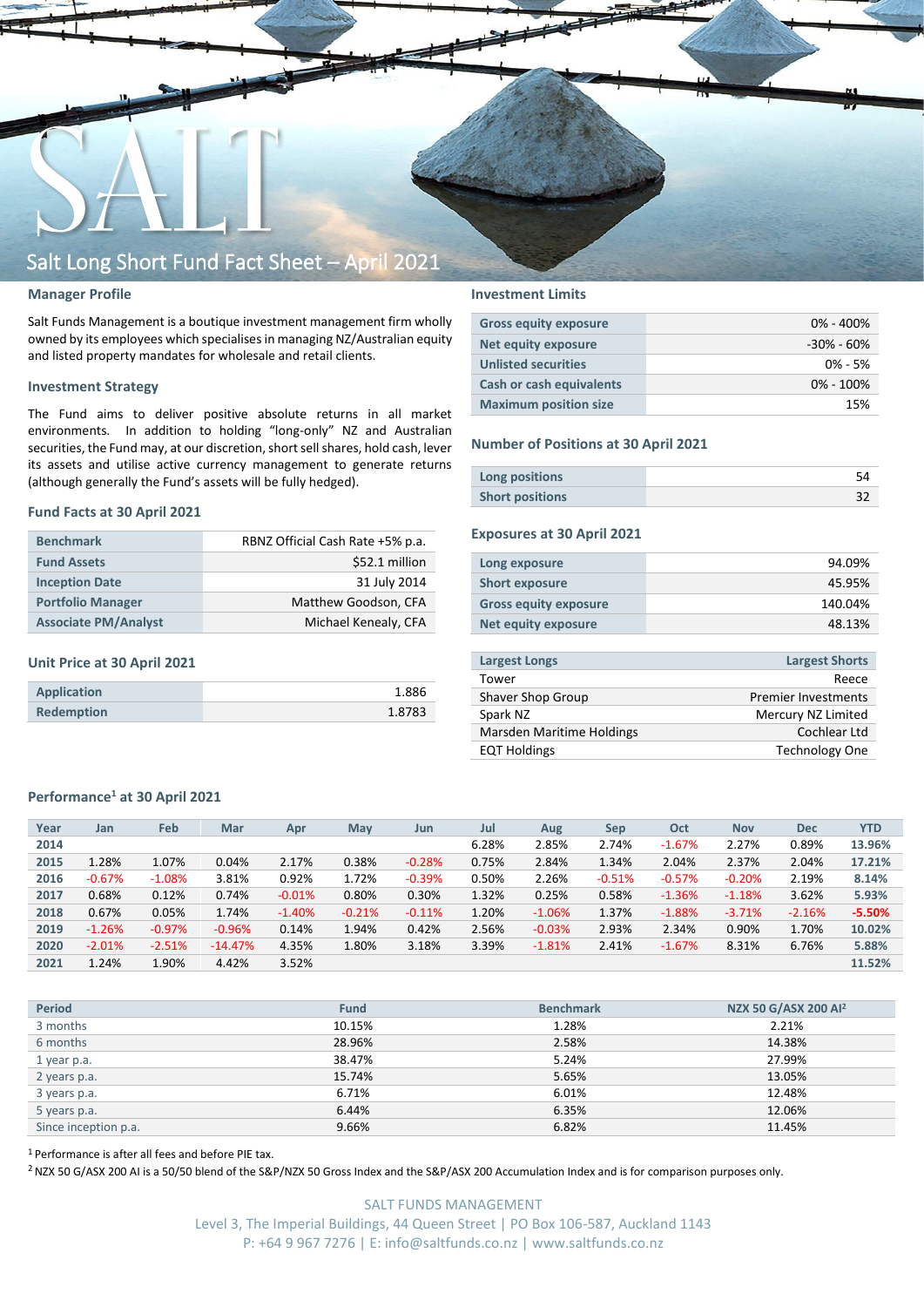## **Country Allocation at 30 April 2021 (Gross Equity Exposure) April 2021 Individual Stock Contribution**





## **Fund Commentary**

## Dear Fellow Investor,

The Fund continued its recent run of success and performed very well over the month of April, with a return of +3.52%. As has been the case in recent months, it was by no means a situation where every position worked in unison. Stock selection from the long side was the main driver, with a number of strong positives being partially offset by a steady headwind from our short book, which cut -0.61% from our returns. This should however provide solid insurance in the event that we encounter tougher times in the period ahead.

The Fund's net length lifted slightly from 46% to 48% over the month, while the gross position was largely unchanged at 140%. These levels are unremarkable and the Fund continued to do its job by consistently adding value on negative days for the market.

In April, there were nine down days for the 50/50 index of Australia and NZ, with an average return on those days of -0.32%. The Fund was up on six of those nine days and it delivered an average return on them of +0.30%. This gives us confidence that our net positioning in the 40-50% region remains appropriate given the types of stocks that we are long relative to those that we are short.

April continued the trend of choppier market drivers that we had commented on in our March commentary. As we will set out in more detail shortly, we continue to believe that cyclical stocks will outperform wider equity markets as rising inflation and bond yields create headwinds for the barbell of GAAP stocks (growth

at any price) and TINA yield stocks (there is no alternative) in particular.

In our view, the likelihood of an approaching inflation wave strengthened in April but financial markets did not receive the memo. Bond yields generally rallied, with the NZ 10 year yield falling from 1.78% to 1.62%. In Australia, they similarly rallied from 1.83% to 1.70%. This supported a rebound in growth stocks which had been hard hit in February and the first half of March. The chart below of the S&P/ASX All Technology Index shows how it rallied by 9.4% during the month, with this creating a headwind for our short book although we took advantage of the movement to add to our shorts in some names.

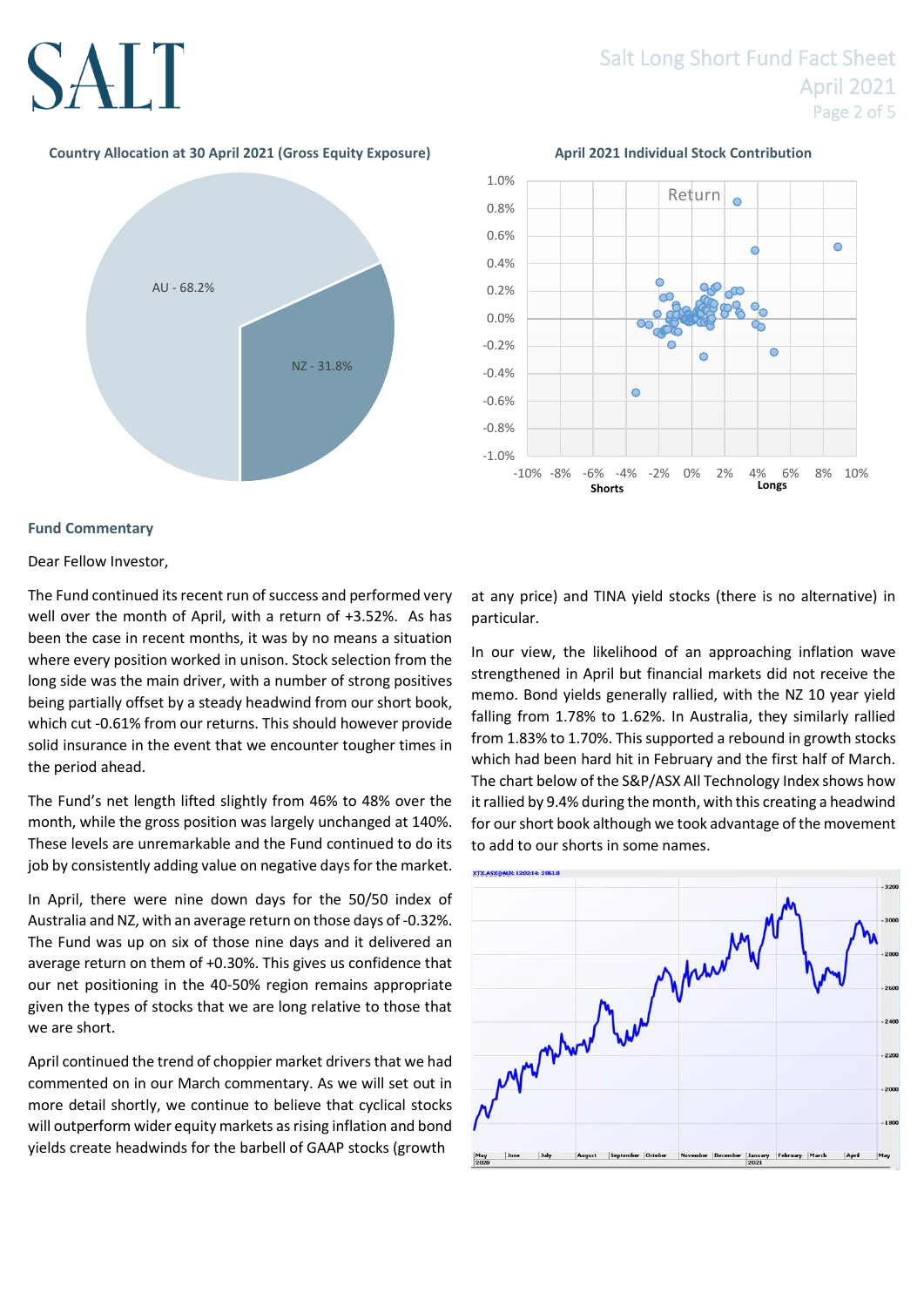## Salt Long Short Fund Fact Sheet April 2021 Page 3 of 5

In general, the Fund is net long cyclicals, long a range of eclectic names which are cheap relative to their growth, short expensive growth and price momentum names and slightly net long high yield names, with a strong relative preference for Spark. This combination means we are well positioned for a rise in inflation and bond yields.

The chart below lends credence to this being a reasonable position to hold, with timely lead indicators such as PMI-type surveys having a strong link to future inflation outcomes. Globally, we would suggest this is a five-alarm fire alert.

## **Global inflation**



In this vein, we have never been that fond of quoting Warren Buffett, as it always smacks of trying to lend some credence to one's own fund management skills by associating with the oracle. However, the comment below from the annual Berkshire Hathaway meeting over the weekend seemed almost as though Buffett was describing the green line in the chart above.

*"We're seeing substantial inflation. We're raising prices, people are raising prices to us. And it's being accepted, we really do a lot of housing. The costs are just up, up, up. Steel costs. You know, just every day they're going up. It's an economy – really, it's red hot. And we weren't expecting it." (Warren Buffett)*

An interesting article on the subject was published on Project Syndicate by Nouriel Roubini, titled "Is Stagflation Coming". He argued that unlike the major negative demand shock following the GFC in 2008, the post Covid-19 period is seeing a major negative supply shock and that this has quite different policy implications. He cites supply chain bottlenecks, rising trade hurdles, higher labour costs due to migration restrictions at a time of ageing Western demographics and rising wealth inequalities sparking a populist back-lash (e.g., minimum wages are increasing in a number of countries). Against this, continuing technological deflationary forces are no different than they were prior to the GFC.

The inflation situation is little different in NZ, with the always informative monthly ANZ Bank Business Outlook Survey displaying a very similar picture to that globally. The latest end-April survey showed a staggering 55.8% of businesses intend to lift their prices over the next year, well up on the already high +47.3% at the end of March. At the same time however, only +0.3% expect their own profits to rise over the next year – this is cost-push inflation at work.

**Figure 2: ANZBO inflation indicators** 



Against this cavalcade of evidence, central banks are for now being obdurate in their defence that inflation is transitory rather than more lasting and that they therefore need to persist with extraordinary levels of accommodation. This was the message from the Fed, the RBA and the RBNZ during the month. Our concern is that their credibility is beginning to falter and that while bond yields were smoothed into somnolence during the month, bond market vigilantes are merely biding their time for a future test of central bank resolve.

The first key test may come in the June Fed meeting, which some investors are viewing as the first "live" one in terms of a potential change in stance. We are beginning to see some pre-positioning, with the hawkish non-voting Dallas Fed President, Robert Kaplan stating on 1 May that, "*we are now at a point where I'm observing excesses and imbalances in financial markets …. I do think, at the earliest opportunity, it would be appropriate for us to start talking about adjusting these purchases.*"

Our concern is that financial market positioning is extreme and that any tapering of extraordinary monetary policies would likely lead to a repeat of taper tantrums of the past.

As we examined last month, over-trading on the back of cheap money is rife everywhere. Consider Robinhood-driven meme stocks, record levels of margin debt, record levels of flows into equity market mutual funds, record levels of asset allocation to equities, vast hidden leverage as exemplified by the Archegos Capital disaster, US\$99.9bn of blind raisings year to date across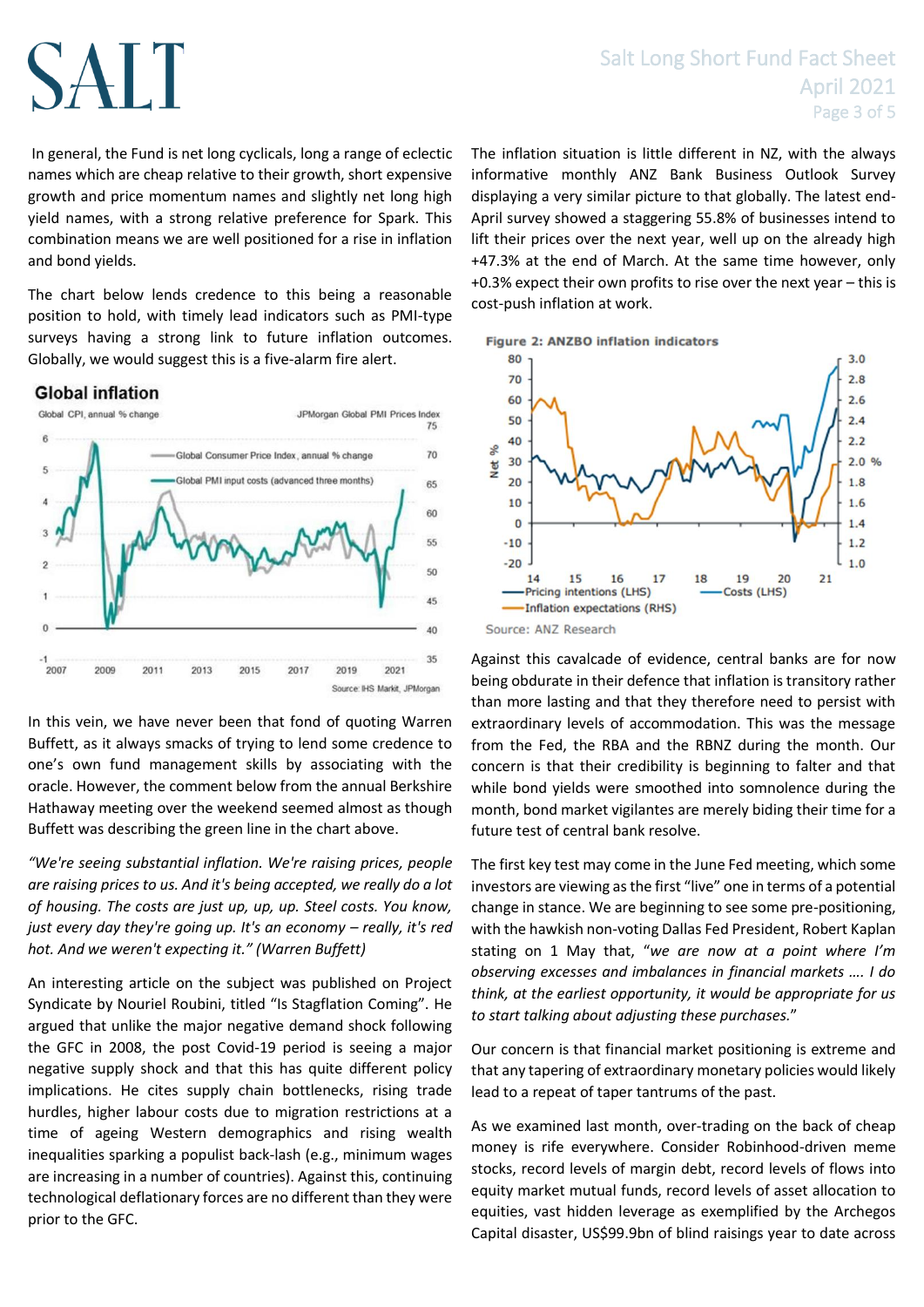## Salt Long Short Fund Fact Sheet April 2021 Page 4 of 5

308 different SPAC's (special purpose acquisition companies) versus \$83.3bn raised in IPOs across the whole of 2020 and the list goes on….

The widely followed US Citigroup strategist, Tobias Levkovich summed the evidence up with a piece mid-month titled "*Feeling A 1999 Vibe (and That's Risky)*".

As argued above, it seems fairly clear that the imminent arrival of higher inflation readings that force central bank tapering will be the factor that brings the bull market to an end. When that (in)glorious day arrives, we are very focused on this Fund providing at least some degree of diversification from other market movements.

Returning to the performance of the Fund in April, our return of circa 3.87% (pre tax and costs) saw very strong returns from the long book (+4.48%) and moderate losses from the short book (- 0.61%). As was the case in March, this is what one would expect in what was a solid month for the NZ and Australian markets. Our stock selection was again very strong, with our overall "winners to losers" ratio being a high 65%.

The largest positive contributor was a repeat of last month in the form of the small environmental and engineering consultancy, Intega Group (ITG, +27.5%). At least some of the price rise has been driven by them aggressively embarking on a share buyback for 10% of the shares on issue which equates to about 24% of their free float. However, business conditions appear strong and it is still only trading on a forward cash PE of circa 8x. We have taken a degree of profit but retain a reasonable holding.

Conversely, we have entirely exited our smaller holding in ITG's cousin, Cardno Group (CDD, +29.5%) which also surged for the third month in a row. We slightly prefer the ITG business and CDD's forward cash PE multiple of circa 10x struck us as being around fair value for this sort of business.

The second largest tailwind was another repeat from last month in the form of our large long in Tower Limited (TWR, +6.1%). No particular new news drove this but TWR continues to be re-rated and still offers cheap growth relative to an expensive market. We believe they are generating strong top-line GWP growth from both volumes and pricing at present. The main headwinds are low investment returns, potential claims cost inflation and the temporary depressionary conditions faced by their Pacific Islands business due to Covid shutdowns. Longer term, their balance sheet remains awash with capital to invest in an array of accretive organic and inorganic growth opportunities.

The third stand-out was our old friend Pacific Edge Biotechnology (PEB, +13.9%) which has been a multi-bagger for the Fund already. They announced that the largest US health insurer, United Healthcare will now cover Cxbladder diagnostic

tests. It will still take time and patience for urologists to prescribe the test but it is yet another signpost on the road to success. We expect numerous further announcements and are a little bemused that the market reacts so positively on the day to such news and then drifts thereafter. It is possible to generate a wide plausible fair value range for PEB but significant potential upside remains on scenarios that could quite feasibly occur.

There were a range of other solid positive contributors form the long side, with these being led by Vitalharvest (VTH, +15.2%), where we are getting great pleasure from observing one of the more protracted takeover battles that we can remember. Global Data Group (GDC, +13.5%), Qantm Intellectual Property (QIP, +6.3%), Turners (TRA, +8.2%) and Monash IVF (MVF, +8.2%) were other notables. We re-entered MVF when it sold off temporarily on falling out of the S&P/ASX300 Index. From the short-side, JB Hi Fi (JBH, -10.6%) and Blackmores (BKL, -10.2%) worked out well.

Our largest headwind by some distance came from what we are increasingly regarding as a mistake, being a short in Reece Group (REH, +18.3%). They are benefitting from a raging housing boom in both Australia and the USA but we cannot get our head around this high quality but relatively mature plumbing supplies retailer being on a Jun21 PE of 50.1x and Jun22 PE of 43.0x. We suspect that the Jun22 year may have some upgrades still to come but will constitute a cyclical peak. We initiated the position on the view that the market would surely start to look through the cycle at some point. We were far too early and while we may be right eventually, we will manage this position down.

Our second key laggard was a small long in Coronado Coal (CRN, -33.9%) where we have unsuccessfully tried to time the bottom of the coking coal price cycle. While global steel markets are very strong, the picture for coking coal has been clouded by China's embargo on Australian coal exports. We have taken the view that CRN can export to China from its US mines and that the Australian coal volumes were sold elsewhere in any case. As this is written, CRN has renegotiated its debt facilities and is undertaking a relatively modest equity raising. There is enormous operating leverage if and when the cycle turns.

The final notable headwind was our large and very successful long in Shaver Shop (SSG, -5.6%) which came under pressure late in the month alongside a number of other Australian retail stocks, following a very weak update from the online retailer Kogan.com. The negative contribution from SSG was more than offset by our shorts elsewhere in the sector and we have seen nothing to suggest that SSG is trading anything but strongly.

Thank you for your continued support of the Fund. We are obviously delighted to have repaid that support with strong performance in the last few months and quarters. What we would highlight is that this performance has not come from